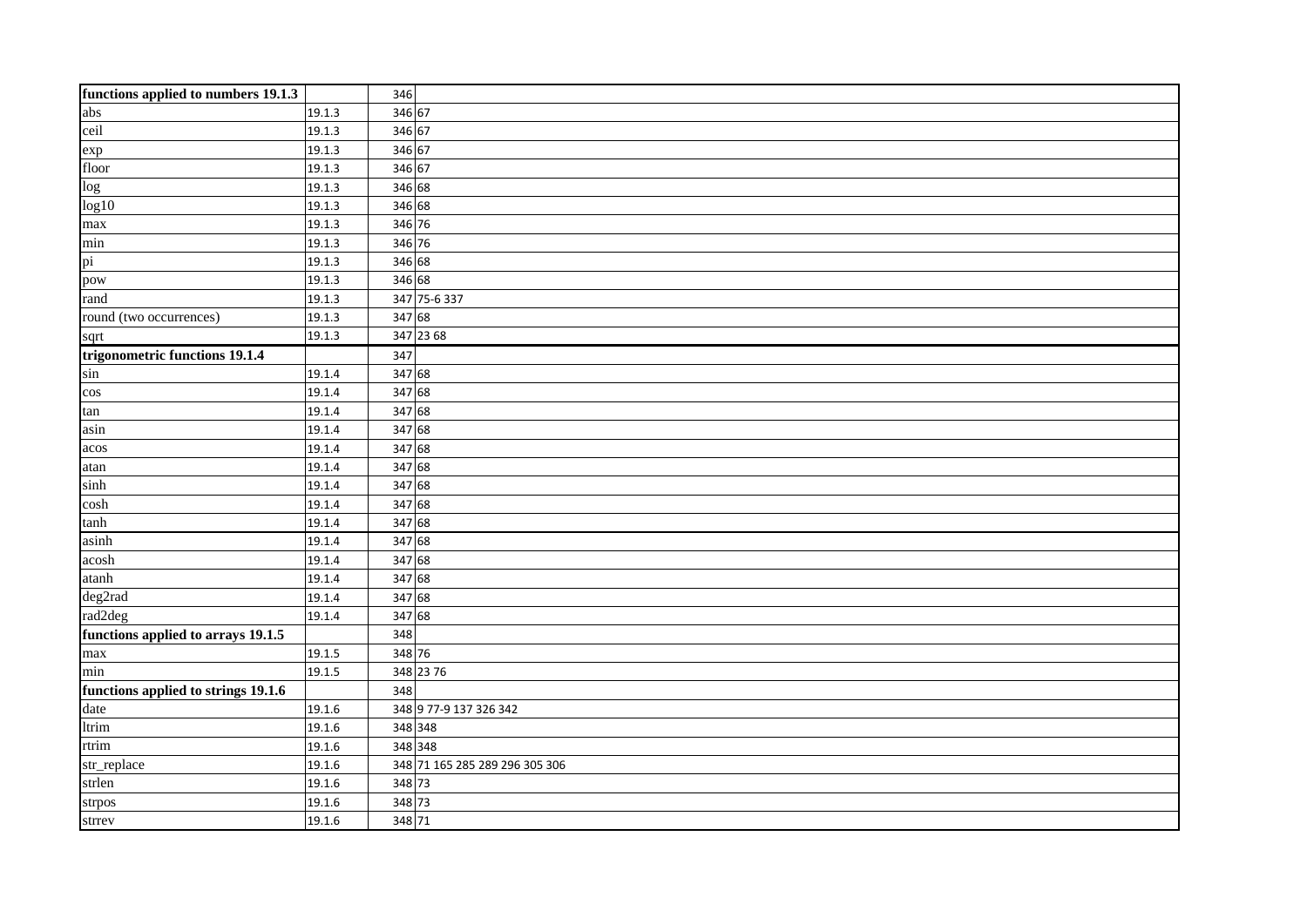| strrpos                                   | 19.1.6  | 348 73                                                  |  |
|-------------------------------------------|---------|---------------------------------------------------------|--|
| strtolower                                | 19.1.6  | 348 70 178 179 180 278 327 331 333 336                  |  |
| strtoupper                                | 19.1.6  | 349 70                                                  |  |
| substr                                    | 19.1.6  | 349 73 189 190 193 294 343                              |  |
| trim                                      | 19.1.6  | 349 159 178 179 180 190 289 290 291 327 331 333 336 340 |  |
| ucfirst                                   | 19.1.6  | 349 71                                                  |  |
| ucwords                                   | 19.1.6  | 349 71                                                  |  |
| wordwrap                                  | 19.1.6  | 349 74-5                                                |  |
| functions applied to variables. 19.1.7    |         | 349                                                     |  |
| isset                                     | 19.1.7  | 349 34                                                  |  |
| functions for use with arrays 19.1.8      |         | 349                                                     |  |
| array                                     | 19.1.8  | 349 53 121 291                                          |  |
| arsort                                    | 19.1.8  | 350 59                                                  |  |
| asort                                     | 19.1.8  | 350 57-9                                                |  |
| count                                     | 19.1.8  | 350 53 189 289 298                                      |  |
| explode (two occurrences)                 | 19.1.8  | 350 64-5 73-4 109 190 286 287 289 290 291 298 299       |  |
| implode                                   | 19.1.8  | 350 64-5 73-4 110 286 287 289                           |  |
| krsort                                    | 19.1.8  | 350 59                                                  |  |
| ksort                                     | 19.1.8  | 350 57-9                                                |  |
| rsort                                     | 19.1.8  | 350 59                                                  |  |
| sort                                      | 19.1.8  | 351 57-9                                                |  |
| formatted print functions 19.1.9          |         | 351                                                     |  |
| printf                                    | 19.1.9  | 351 83 84-91 99                                         |  |
| sprintf                                   | 19.1.9  | 35191                                                   |  |
| functions for use with text files 19.1.10 |         | 351                                                     |  |
| chdir                                     | 19.1.10 | 351 109                                                 |  |
| chmod                                     | 19.1.10 | 351 105 109                                             |  |
| dirname                                   | 19.1.10 | 351 106-8 109                                           |  |
| is_dir                                    | 19.1.10 | 351 109                                                 |  |
| is_file                                   | 19.1.10 | 351 109                                                 |  |
| is_readable                               | 19.1.10 | 351 109 116                                             |  |
| is_writable                               | 19.1.10 | 351 109 164                                             |  |
| is_writeable                              | 19.1.10 | 351 109                                                 |  |
| fclose                                    | 19.1.10 | 351 98 101 102 109 113 115 116 183 184 296 297          |  |
| file                                      | 19.1.10 | 352 100-3 109 115 190 285 287 289 298                   |  |
| file_exists                               | 19.1.10 | 352 109                                                 |  |
| filesize                                  | 19.1.10 | 352 109                                                 |  |
| fopen                                     | 19.1.10 | 352 97-8 101 102 109 113 115 116 183 184 296 297        |  |
| fprintf                                   | 19.1.10 | 352 99 110                                              |  |
| fread                                     | 19.1.10 | 352 100 110                                             |  |